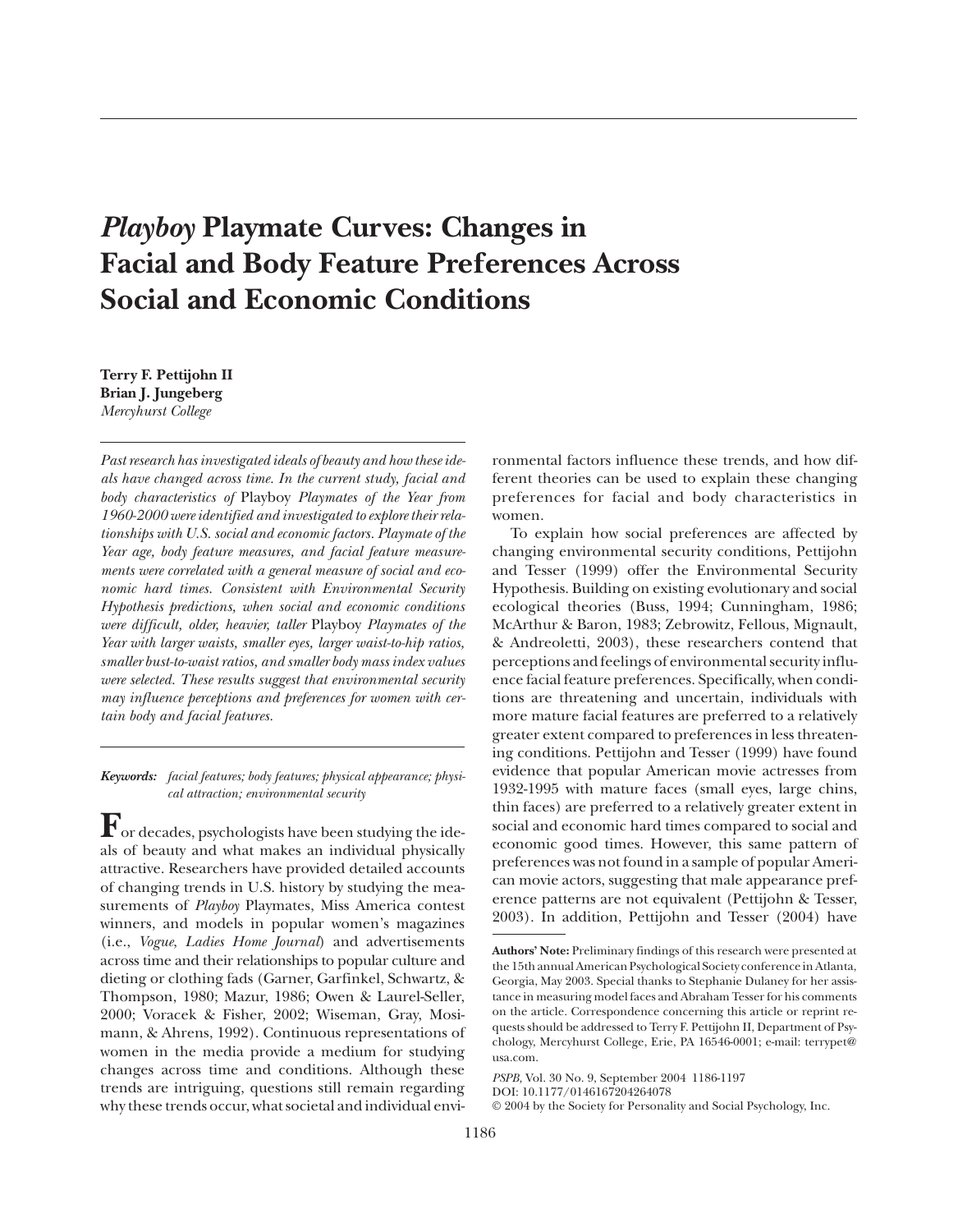found that when participants were subjected to threat in a lab setting, they showed a general preference to work with a female partner with smaller eyes (a mature feature) over a partner with larger eyes (a neotenous feature). These studies have focused on preferences for facial features under conditions of threat but have not tested changing preferences for mature body features. The current study was undertaken to provide additional support for the Environmental Security Hypothesis by replicating previous findings using an alternative sample and by expanding the set of predictions to investigate preferences for mature body features under conditions of threat.

The Environmental Security Hypothesis considers evolutionary theory and further adjusts evolutionary predictions of preferences within specific conditions of historical and cultural variation. Evolutionary mate selection theories (Buss, 1989; Buss & Barnes, 1986; Symons, 1979) suggest that men and women select mates to maximize reproduction success and cues of reproductive value in women are largely determined by physical appearance. Preferences for specific facial and body features that signal health and reproductive promise have been explained in the context of evolutionary theory (Buss, 1994; Fink & Penton-Voak, 2002; Singh, 1993; Thornhill & Grammer, 1999). Many studies have cited the importance of neotenous facial features in determining female attractiveness and have found support for these ideas cross-culturally, suggesting this preference is related to evolutionary influences (Cunningham, Roberts, Barbee, Druen, & Wu, 1995; Jones, 1995; Zebrowitz, 1997). The Environmental Security Hypothesis suggests that within these evolutionary preference findings, specifics of attractiveness may in part depend on how secure people feel in their surroundings. Additional social influences and contextual information may help to explain the variability within these sets of evolutionary preferences across time.

For example, Singh (1993) has examined the preference for a certain waist-to-hip ratio (WHR) by conducting studies in which men rated the attractiveness of female figures, which varied in total fat and WHR. Men found the average figure to be the most attractive, and regardless of the total amount of fat of the figures, men found the figures with a low WHR most attractive. As WHR increased, suggesting a less curvaceous and more tubular figure, attractiveness ratings decreased. Figures with a low WHR also were rated as healthier and of greater reproductive value than those with a higher WHR. Singh also analyzed *Playboy* centerfolds and winners of Miss America beauty contests in the United States across time through 1990. Singh found that *Playboy* Playmates' WHR increased slightly from .68 to .71 for the years examined. The models got thinner over the years, indicated by the decreasing percentage of ideal body weight, but the WHR remained relatively constant at .70. But might these preferences be impacted by social and economic security factors?

Consider work by Anderson, Crawford, Nadeau, and Lindberg (1992), which found that the amount of female body fat considered most attractive varies across cultures. In cultures where women have limited economic opportunities and wealth, body fat is considered attractive and negatively correlated with women's political power and economic resources. The terms "fat" and "curvaceous" are not interchangeable, but they are related (Singh, 1993). Because women generally store fat in their hips, buttocks, and breasts, increasing body fat tends to increase curvaceousness, or the difference between bust and waist and waist and hips. Larger bustto-waist ratios and smaller waist-to-hip ratios would therefore denote greater degrees of curvaceousness. Research also suggests that greater curvaceousness in women is quite attractive to men (Furnham, Hester, & Weir, 1990; Singh, 1993; Singh & Young, 1995).

Silverstein, Peterson, and Perdue (1986) investigated changes in curvaceousness across time by measuring models in *Vogue* and *Ladies Home Journal* between 1901 and 1981. They found that when more women graduated from college or entered the job market, the standard of attractiveness presented in popular women's magazines was less curvaceous. To support their predictions, they explained that women with different body shapes may develop different mating strategies and means for obtaining economic resources. Curvaceous women, which are more attractive to men, can use marriage to gain resources for childrearing. Noncurvaceous women are not as attractive to men so they must use alternative strategies and obtain economic independence through their own means. In some cultures, marriage is the only economic strategy for women, but in the United States, women can pursue careers and have children.

Barber (1998a) tested the idea that the male standard for a woman's attractiveness is more curvaceous than the female standard by measuring bust-to-waist ratios of *Playboy* models, Miss America winners, and models appearing in *Vogue* magazine across time. Consistent with predictions, the male standards (*Playboy* models and Miss America winners) varied less than the female standard (*Vogue*), suggesting standards of attractiveness are influenced by evolutionary factors. Barber (1998b) also supported his assertions by finding correlations between curvaceousness of models in *Vogue* and *Playboy* with economic growth (Standard and Poor's index, per capita gross national product), women's participation in the economy (percentage of married women working, ratio of male to female undergraduate college enrollment, ratio of male to female college degrees awarded), and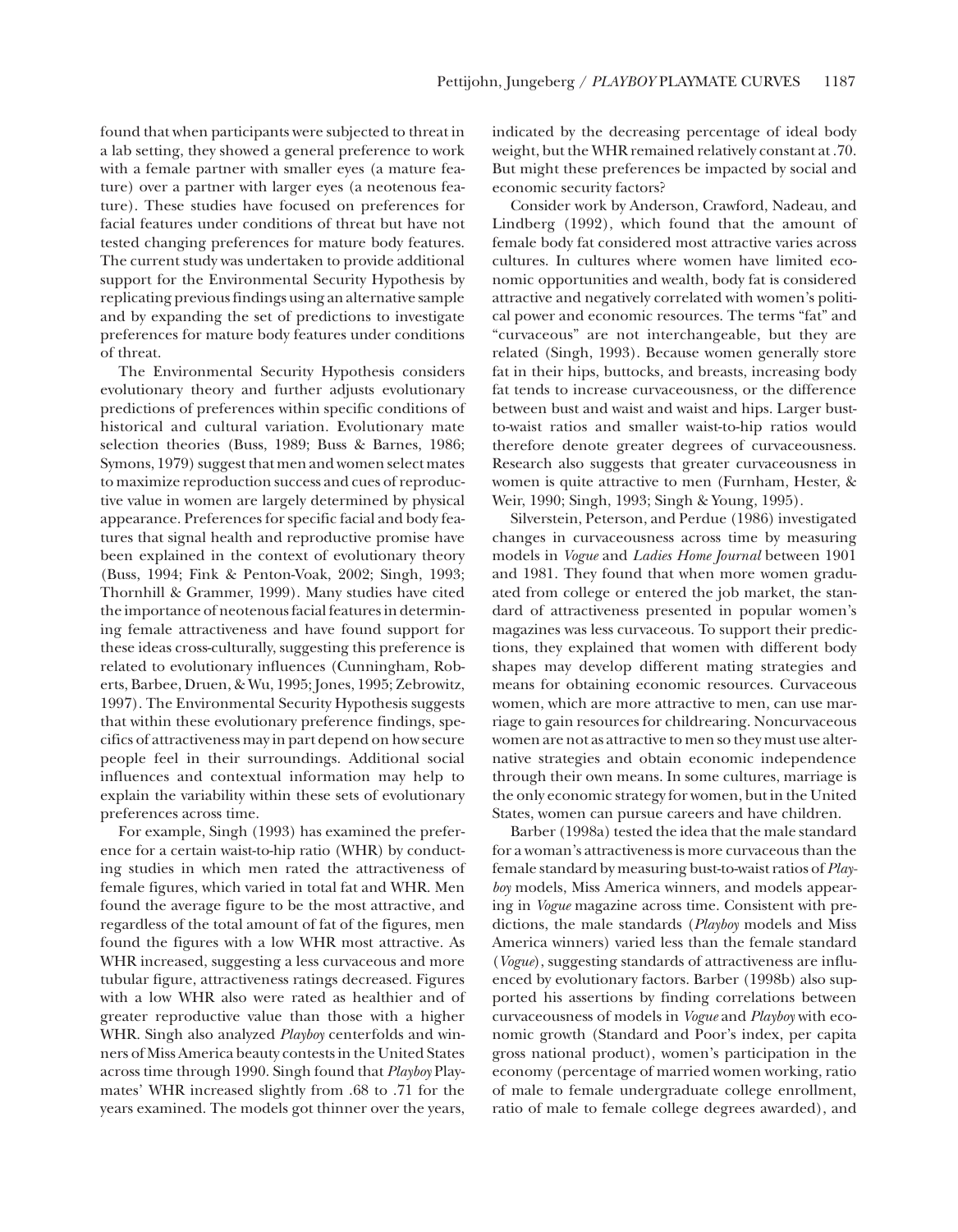reproductive variables (birth rate, female to male ratio, single women/men ages 20-24). In subsequent research, Barber (1999) investigated women's dress fashions as a function of reproductive strategy. Short skirts were correlated with low sex ratios, increased economic opportunities for women, and marital instability. These findings help explain Mabry's (1971) connection between stock prices and women's skirt length. In addition, larger waists were correlated with increased economic opportunities for women.

Studies such as these provide additional support for Environmental Security Hypothesis predictions. Indeed, social and economic hard times include factors such as economic growth, female participation in the economy, and reproductive values that have been investigated in the past. The current study builds and extends these findings by considering an alternative, more general measure of social and economic threat and by considering the impact of threat on facial, body, and age preferences across time. The usefulness and functionality of preferences in different contexts relies less on a strictly evolutionary explanation.

According to ecological theory, social goals can influence social perception and lead the perceiver to focus on adaptive function in the decision-making process (McArthur & Baron, 1983). Perception provides an adaptive function for directing evolutionary and social behaviors. Directly related to the Environmental Security Hypothesis, when social and economic conditions are threatening, individuals should be attuned to the heightened need for security. This attunement should lead to the selection of others with mature features to satisfy these needs. Depending on the situation, individuals use appearance information to make decisions about how they will behave and the choices they will make. However, different situations may influence people's preferences for certain facial and body features. For example, threatening situations cause people to feel scared, stressed, and uncertain. In these situations, it may be functional to prefer a person with mature features, whose facial and body features communicate maturity, independence, and security, qualities that should decrease feelings of fear, stress, and uncertainty.

Maturity may be expressed through different facial features, and indeed, research in this area suggests that mature facial features and neotenous facial features (baby faces) produce different groupings of attributions (e.g., see Zebrowitz, 1997, for a review). Neotenous facial features include larger eyes, a smaller nose, a smaller chin, and round cheeks, whereas mature facial features include smaller eyes, a larger nose, a larger chin, a thinner face, and more pronounced cheekbones. Overall, baby faces are seen as relatively more warm, kind, naïve, honest, agreeable, sociable, trustworthy, and physically weaker than mature faces. Mature faces are perceived as relatively more powerful, dominant, strong, expert, competent, independent, shrewd, and mature than baby faces. Individuals possessing mature facial characteristics also are considered to possess a higher level of social status and are seen as more important, more influential, more in control, and physically stronger (e.g., Berry & McArthur, 1985; Brownlow, 1992; Brownlow & Zebrowitz, 1990; Cherulnik, Turns, & Wilderman, 1990; Cunningham, Barbee, & Pike, 1990; Cunningham et al., 1995; Enquist & Ghirlanda, 1998; Keating, 1985; Keating & Doyle, 2002; Keating, Mazur, & Segall, 1981; Zebrowitz & McDonald, 1991; Zebrowitz, Tenenbaum, & Goldstein, 1991).

Cunningham and colleagues (Cunningham, 1986; Cunningham et al., 1990, 1995) also have accounted for the interplay between biology, human development, and evolution in determining preferences in their Multiple Fitness model of social perception. Researchers contend that an ideal combination of neonate and sexual maturity features produces the most romantically attractive face. Neonate features would be located in the center of the face, such as large eyes, and sexually mature features would be located in the periphery, such as cheekbone prominence in women and large chin size in men. The Environmental Security Hypothesis further argues that the Multiple Fitness model does not consider changing environmental conditions. This specified combination may not *always* be preferred. Specifically, large eyes may be preferred to a greater extent when social and economic conditions are nonthreatening or large chins may be preferred to a greater extent when conditions are threatening. These preferences, even if rooted in evolutionary biology, may vary depending on environmental conditions and what is functionally advantageous.

Besides facial features, body characteristics such as shape and size, also can communicate maturity and conjure attributions associated with strength. For instance, consider research conducted on the attribute of physical height. Tall individuals are commonly perceived to be stronger, more independent, and more dominant than shorter individuals (Adams, 1980; Melamed, 1992; Young & French, 1998). Although many studies of height and dominance/power have considered male height, more recent work by Boyson, Pryor, and Butler (1999) considered female height. Participants were shown a male and female silhouetted drawing of various heights where the woman was shorter or taller than the man. When the woman was taller than the man, the woman was rated as significantly more dominant than the man.

In addition to these body feature investigations, it also makes intuitive sense that relatively older individuals are perceived to be more responsible and mature. Indeed,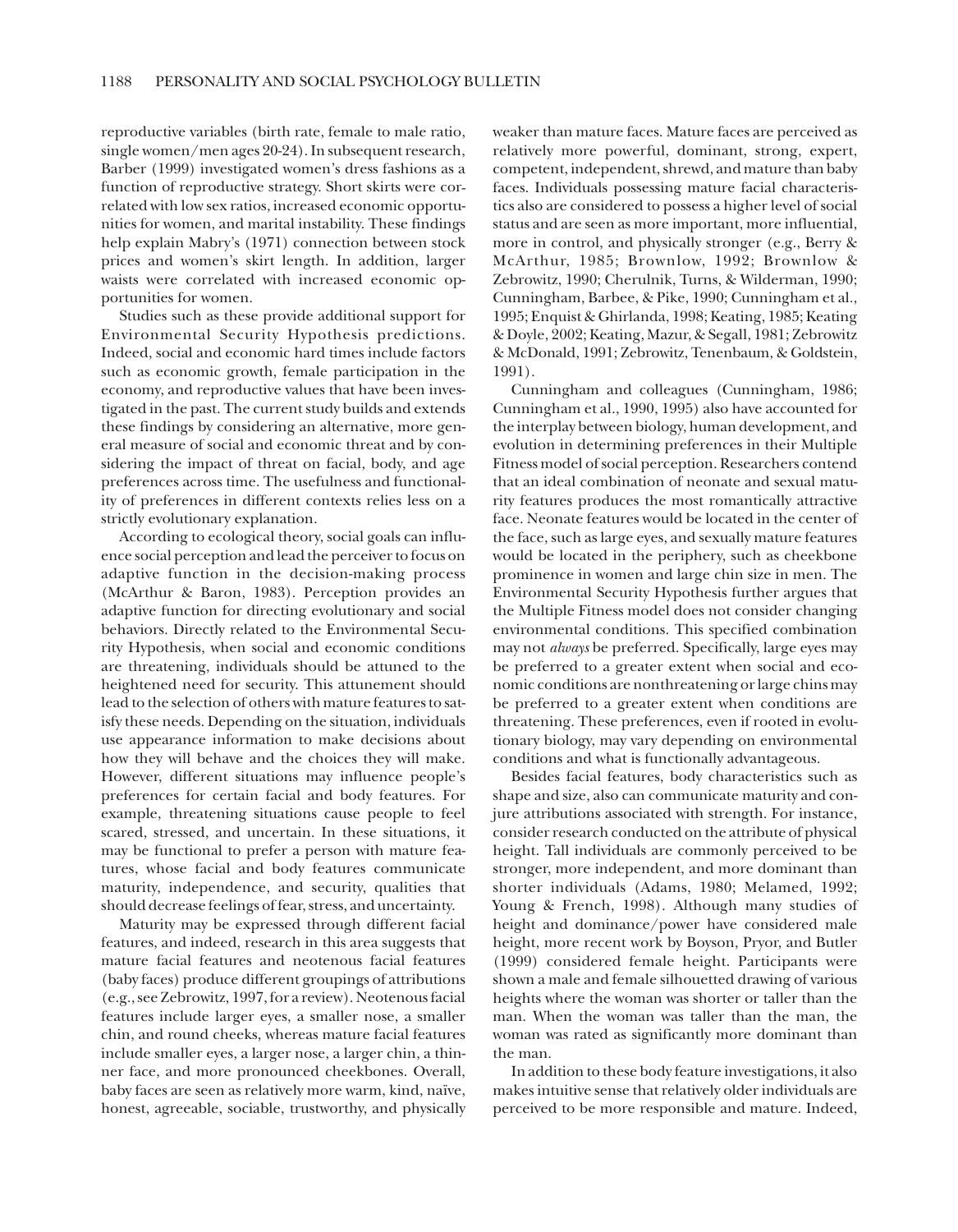researchers have considered self-reported personality factors and have found that age is negatively associated with sensation seeking and positively correlated with responsibility (Adams, 1980). Henss (1991) also has found that people are quite accurate when asked to judge the age of people in their 20s to 60s, often missing the exact age by between 3 to 7 years. In sum, facial features, body features, and age communicate useful information about a person's personality and social utility. These different affordances may be of great consequence in distinct social and economic environments.

## CURRENT PREDICTIONS

The current study tests a context-dependent theory of attraction and preferences, as presented in Pettijohn and Tesser's (1999) Environmental Security Hypothesis. It is theorized that when social and economic times are threatening and pessimistic, individuals will prefer others with relatively greater maturity characteristics. These characteristics can be represented through facial features and include preferences for smaller eyes, thinner cheeks, and larger chins. The current study extends beyond facial feature predictions and predicts that mature characteristics also can be represented through body features and include preferences for taller, heavier individuals with larger waists. When social and economic times are nonthreatening and prosperous, facial feature preferences will be for larger eyes, fuller cheeks, and smaller chins, and body feature preferences will be for relatively shorter, lighter individuals with smaller waists. As a secondary hypothesis, it is predicted that greater curvaceousness (indicated by relatively smaller waist-tohip ratios and relatively larger bust-to-waist ratios) and greater body fat (indicated by body mass index) will be preferred to a relatively greater extent in social and economic good times compared to social and economic hard times. When times are difficult, reproductive fitness may be less important and the ability to acquire resources and be productive may become more important (see Barber, 1998a, 1998b).

In sum, it was hypothesized that there would be significant relationships between facial and body feature measures of *Playboy* Playmates of the Year and social and economic conditions, consistent with the Environmental Security Hypothesis. In difficult social and economic times, compared to good social and economic conditions, there will be a preference for relatively greater mature facial and body characteristics. The current study builds on previous investigations by expanding the time frame of study to include body measurements of *Playboy* Playmates of the Year through the year 2000, adds the dimension of facial feature measurement, and provides a theory to explain how social and economic conditions are related to preferences for certain facial and body features.

## METHOD

To test the current hypotheses, three pieces of information were required: (a) a measure of American societal preferences for female facial and body characteristics in models across time, (b) facial photographs and body measurements of the preferred models, and (c) an index of the social and economic condition across time. These pieces of information were identified, collected, and organized.

## *Data Collection*

Playboy *Playmate of the Year*. In the current investigation, *Playboy* magazine's annual Playmate of the Year competition was selected as a measure of societal preferences for female models (facial and body features). "*Playboy* is the leading men's magazine in the world. It contains award winning fiction, investigative articles, humor, in-depth interviews and pictorials featuring the world's most beautiful women" (www.playboy.com/ worldofplayboy/faq/what.html). *Playboy* magazine, part of Playboy Enterprises, Inc., was founded by Hugh Hefner in 1953 and is considered by many to be a cultural icon. "In the United States, *Playboy* reaches nearly 10 million adults each month whose median age is 32. 83% of *Playboy* readers are male and 17% are female" (www.playboyenterprises.com/FAQs).

Each month, *Playboy* features a nude pictorial layout of a selected Playmate of the Month. The Playmate of the Month is chosen from photos of women sent in to *Playboy* or women discovered by photographers. Test shots are taken of potential Playmate candidates and together with photography editors, Hugh Hefner, editor in chief, chooses the Playmates (www.playboy.com/ worldofplayboy/faq/playmates.html). Each year since 1960, *Playboy* magazine has named a Playmate of the Year (PMOY) from the year's Playmates of the Month. "Hef chooses the PMOY after taking into account votes cast by readers" (www.playboy.com/playmates/faq/pmoy. html). Subscribers send letters to *Playboy* expressing their preference for particular Playmates during the year and *Playboy* regularly provides a more formal voting opportunity to help decide who becomes Playmate of the Year. In previous years, this voting has taken place by mail, telephone, and the Internet. Although Mr. Hefner makes the final determination, popular opinion is ultimately expressed through his choice.

The Playmate of the Year contest winners were chosen in the current study because they offer a reflection of the popularity of Playmates with magazine audiences in the United States in a continuous fashion across time.<sup>1</sup> Based on the results of the Playmate of the Year competitions,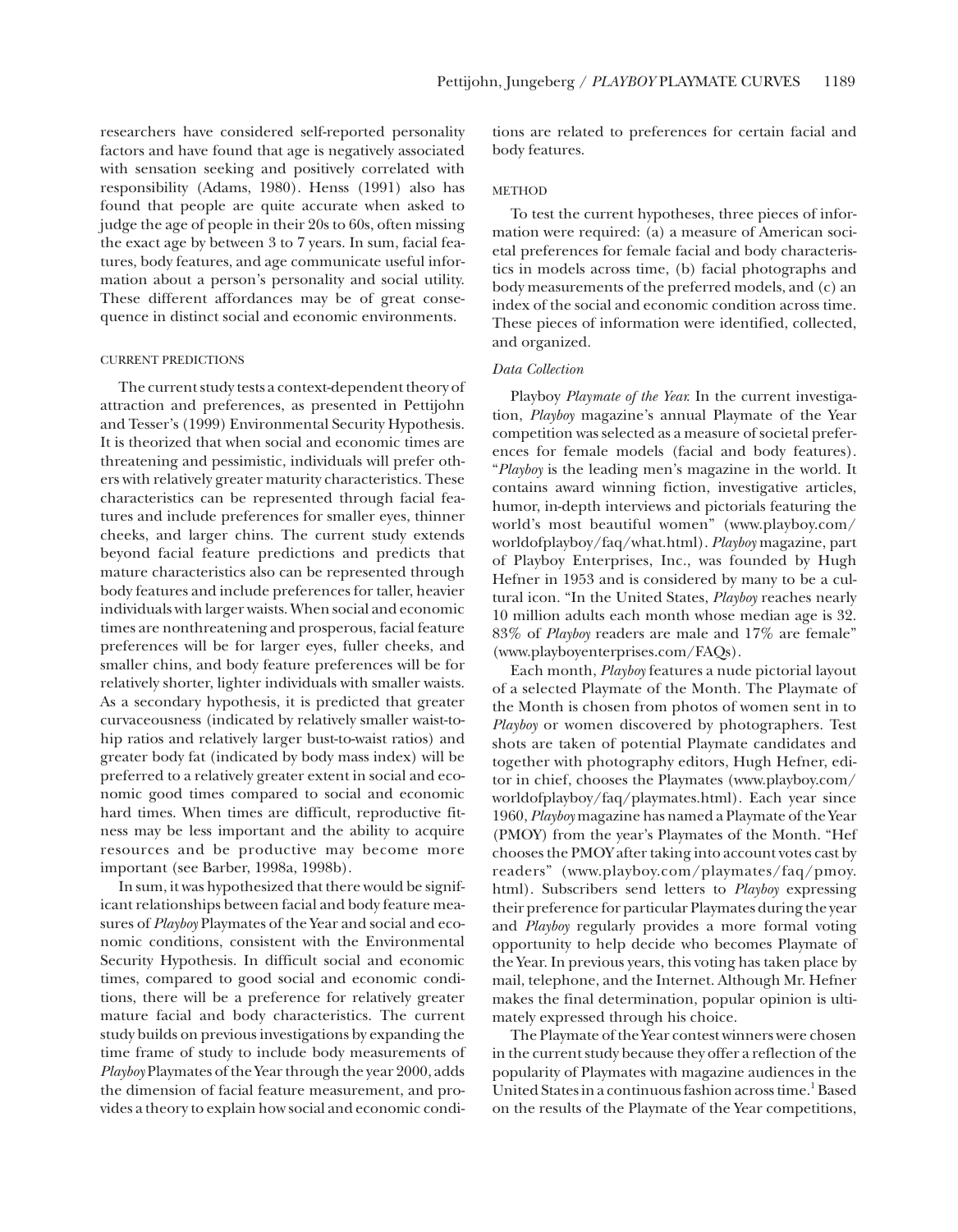the Playmates of the Year from 1960 through 2000 were identified from *Playboy* magazine.<sup>2</sup> The names of each of these Playmates and when they were Playmate of the Year is available in the appendix.

*Body features*. The body measurements (height, weight, hips, bust, waist) and age of each Playmate of the Year from 1960 through 2000 were collected using accessible *Playboy* data available in *Playboy* publications and online at www.playboy.com.<sup>3</sup> Height, hips, bust, and waist measurements were reported in inches and weight was published in pounds.<sup>4</sup> Waist-to-hip ratio, bust-to-waist ratio, and body mass index were calculated from these measurements. The age when Playmates were named Playmate of the Year was determined using published birth date information. The individual body measures and age of each Playmate of the Year are presented in the appendix.

*Facial features*. High-quality photographs that captured a complete, front, facial view of each of the 41 *Playboy* Playmates of the Year from 1960 to 2000 were located. The majority of the images were downloaded from the Internet (www.playboy.com) and the remaining photographs were found in magazines and books, scanned using a flatbed scanner, and saved as graphic files. Two raters, unaware of the current set of predictions, provided independent facial measurements of each Playmate based on Cunningham's method of facial measurement (Cunningham, 1986; Cunningham et al., 1995). Raters used a computer program (PhotoMagic, 1993) to measure facial features by placing the mouse curser at a beginning point, moving the curser to an ending point, and reporting the change in spatial coordinates for each facial measurement. The areas of the face that were measured included the eyes (eye height, eye width, and eye area), chin (chin length, chin width, and chin area), and thinness of the face (cheek thinness).<sup>5</sup> All measurements were standardized as ratios to the appropriate vertical or horizontal axis. The reliability of facial feature measurements was calculated by figuring the correlation between the unique component measurements of the two raters and adjusting this value using the Spearman-Brown prophecy formula. All reliabilities were satisfactory (ranging from .97 to .99). Based on the facialmetric assessments made by each independent rater, the mean for each facial feature for each Playmate of the Year was computed. Descriptive statistics of these grouped facial and body measurements and age are provided in Table 1.

*Social and economic hard times measure*. To evaluate changes in the social and economic environment in the United States from 1960-2000, the General Hard Times Measure (GHTM) used in Pettijohn and Tesser's (1999, 2003) previous work was considered and expanded to include more recent years (1996-2000). This is an

**TABLE 1:** *Playboy* **Playmate of the Year Grouped Descriptive Statistics 1960-2000**

| Feature                | М      | Minimum | Maximum | <b>SD</b> |
|------------------------|--------|---------|---------|-----------|
| Age                    | 22.27  | 18      | 33      | 2.68      |
| <b>Bust</b>            | 35.68  | 32      | 39      | 1.35      |
| Waist                  | 23.43  | 20      | 27      | 1.45      |
| <b>Hips</b>            | 35.21  | 32      | 38      | 1.23      |
| Height                 | 66.95  | 62      | 71      | 2.44      |
| Weight                 | 118.44 | 102     | 140     | 9.13      |
| Waist-to-hip ratio     | .67    | .57     | .73     | .04       |
| Bust-to-waist ratio    | 1.52   | 1.38    | 1.80    | .10       |
| <b>Body Mass Index</b> | 18.57  | 15.96   | 20.36   | .95       |
| Eye height             | .057   | .041    | .077    | .009      |
| Eye width              | .192   | .158    | .228    | .017      |
| Eye area               | .011   | .007    | .016    | .002      |
| Cheek thinness         | .203   | .161    | .249    | .022      |
| Chin length            | .229   | .198    | .263    | .017      |
| Chin width             | .462   | .345    | .600    | .056      |
| Chin area              | .106   | .071    | .155    | .019      |

NOTE: Values were published in *Playboy* magazine and are available online at www.playboy.com. Age is represented in years. Bust, waist, hips, and height were measured in inches. Weight was reported in pounds. Waist-to-hip ratio (WHR) was calculated by dividing waist measurement by hip measurement. Larger WHRs would indicate less difference between waist and hip measurements than smaller WHRs, hence lesser curvaceousness. Bust-to-waist ratio (BWR) was calculated by dividing bust measurement by waist measurement. Larger BWRs would indicate greater difference between bust and waist measurements than smaller BWRs, hence greater curvaceousness. Body mass index (BMI) was calculated as the product of weight in pounds and the constant 703, divided by height in inches squared (http://www.cdc.gov/ nccdphp/dnpa/bmi). Larger BMI values indicate greater body fat. Eye height was the distance from the top to bottom of the visible eye at pupil center divided by the length of the face. Eye width was the distance between corners of the visible eye divided by the width of the face at the cheekbones. Eye area was calculated as the product of the eye height ratio and the eye width ratio. Chin length was the distance from the top of the lower lip to the bottom of the chin divided by the length of the face. Chin width was the width of the face at the jaw measured at the middle of the chin height, divided by the length of the face. Chin area was calculated as the product of the chin length ratio and the chin width ratio. Cheek thinness was the inner corner where the lips meet to the outer edge of the cheek divided by the length of the face.

aggregate, standardized, global measure that is composed of U.S. unemployment rate, change in disposable personal income, change in consumer price index, death rate, birth rate, marriage rate, divorce rate, suicide rate, and homicide rate.<sup>6</sup> Each of the indicators was standardized and the annual percentage change in consumer price index, annual percentage change in disposable personal income, birth rate, and marriage rate were multiplied by –1 so that positive scores on all measures would reflect hard times. All of the standardized scores were then averaged for each year to provide a single GHTM where larger values represent relatively greater hard times and smaller values represent relatively greater good times.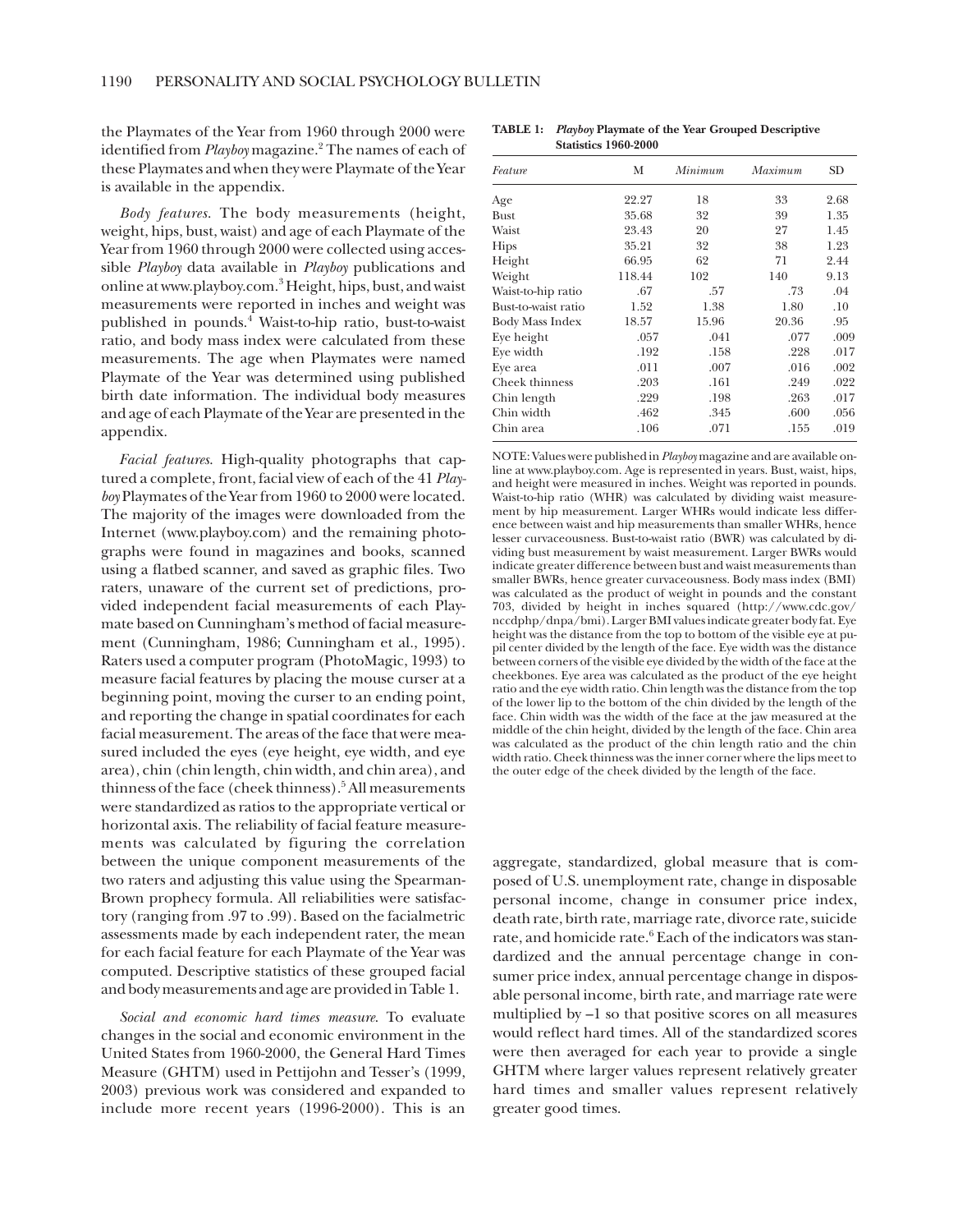#### RESULTS

# *Correlation of Playmate of the Year Facial Features With Social and Economic Conditions*

Facial feature measurement values of *Playboy* Playmates of the Year were correlated with the GHTM. There were significant negative relationships between the GHTM and Playmate of the Year eye height, eye width, and eye area measurements. There were no significant relationships between social and economic conditions and Playmate of the Year chin measurements or facial thinness. These relationships are summarized in Table 2.

In Figure 1, the GHTM and Playmate of the Year eye area data were plotted against each other and the best fitting regression line was added. Each data point is labeled by the year it represents (i.e., 74 is the data point for 1974). This figure shows that as the GHTM increases, Playmate of the Year eye area measurements decrease, or become more mature in appearance.

Figure 2 illustrates how the GHTM and Playmate of the Year eye area measurements have varied as a function of time. In general, there is correspondence between these measures. However, it should be noted that the curves do not match between 1963 and 1968, 1975, and between 1995 and 1998. In the 1960s, the United States experienced increased racial tensions and the assassination of important leaders, President John Kennedy and Dr. Martin Luther King. In 1975, America was preparing to celebrate its bicentennial. In the middle to late 1990s, Americans were saddened and upset by the bombing of the Federal Building in Oklahoma City and several instances of school shootings, including Columbine. These events may not have been expressed in the statistics used to measure social and economic conditions in the current study, which may explain the discrepancy.

# *Correlation of Playmate of the Year Age and Body Features With Social and Economic Conditions*

Age and body measurement values of *Playboy* Playmates of the Year also were correlated with the GHTM. There were significant positive relationships between the GHTM and Playmate of the Year age, waist measurement, height, weight, and waist-to-hip ratio. There was a significant negative relationship between the GHTM and bust-to-waist ratio (curvaceousness) and body mass index. There were no significant relationships between social and economic conditions and Playmate of the Year bust size or hip measurements. These relationships are summarized in Table 3.

For further illustration, Figures 3 and 4 show how Playmate of the Year age and height varied across years with the GHTM. In general, these measures also correspond with changes in social and economic conditions. Of interest, the same discrepancy between the GHTM

**TABLE 2: Correlations of the General Hard Times Measure With Facial Features of** *Playboy* **Playmates of the Year (1960-2000)**

|                | r       | р    |
|----------------|---------|------|
| Eye height     | $-.343$ | .028 |
| Eye width      | $-.512$ | .001 |
| Eye area       | $-.454$ | .003 |
| Cheek thinness | $-.077$ | .630 |
| Chin length    | $-.070$ | .664 |
| Chin width     | $-.152$ | .342 |
| Chin area      | $-.141$ | .379 |
|                |         |      |

NOTE: *N* = 41 years. All tests were one-tailed. Larger values on the *General Hard Times Measure* indicate relatively harder social and economic times.



**Figure 1 General Hard Times Measure and** *Playboy* **Playmate of the Year eye area scatterplot.**

NOTE: Numbers represent the corresponding year of the individual data points. General Hard Times Measure values are plotted along the x-axis and Playmate of the Year eye area is plotted along the y-axis. Larger General Hard Times Measure values represent relatively hard times and smaller values represent relatively good times. Larger eye area values are considered more neotenous and smaller eye area values are considered more mature. A best-fitting regression line was added to illustrate the relationship between these two variables.

and these Playmate of the Year feature measures can be seen in the 1960s, as previously discussed.

To consider the temporal effect on these outcomes, we found that time (indicated as year corresponding to when each Playmate of the Year was named) was correlated with our measure of social and economic conditions within this set time period (1960-2000). This is not surprising because it is common for social and economic indicators to go through time trends. However, it should be noted that the GHTM was not correlated with time in previous investigations (see Pettijohn & Tesser, 1999), in which the time frame included a wider range of years (1932-1995). Additional regression analyses identifying part and partial correlations for each of the statistically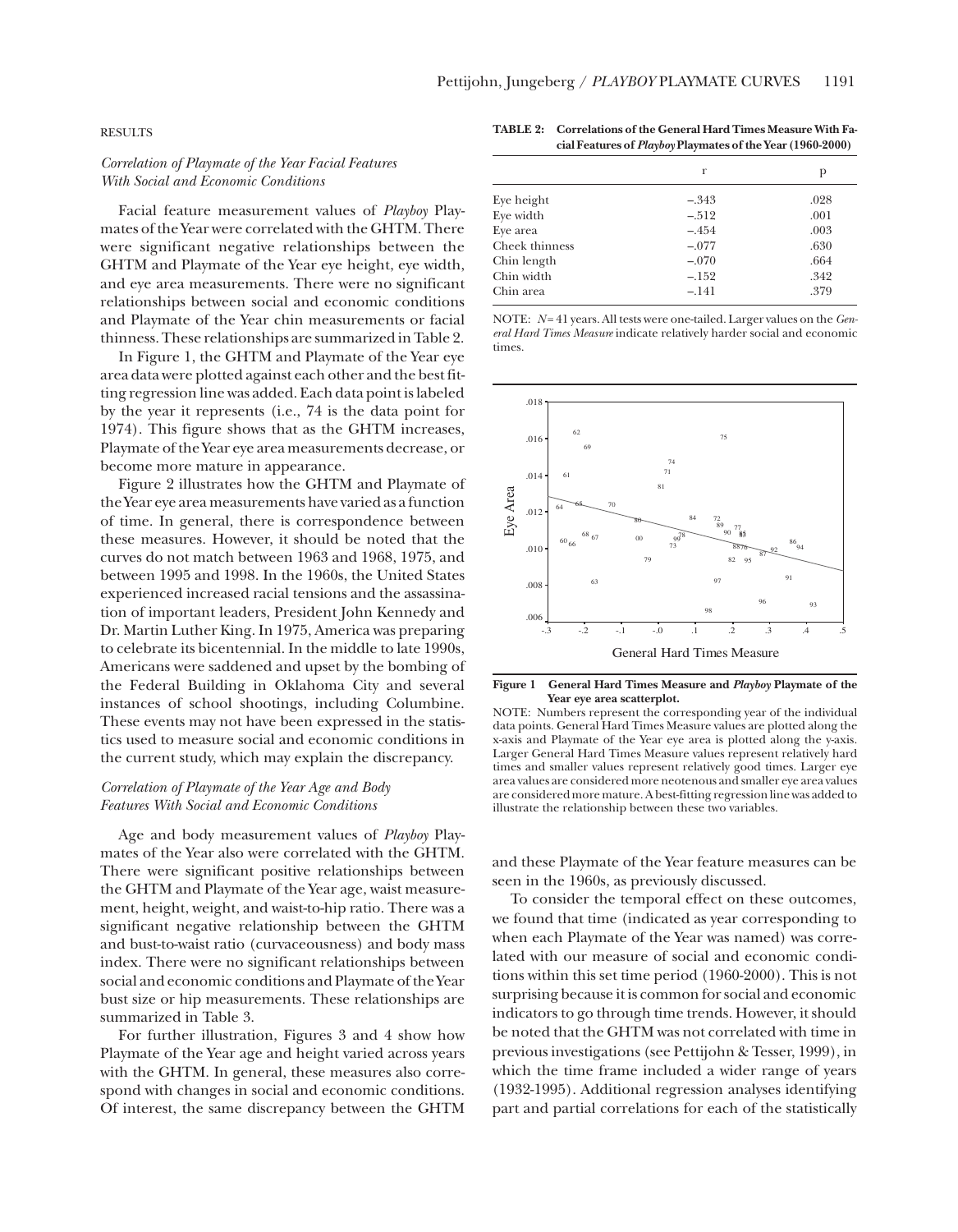

**Figure 2 General Hard Times Measure and** *Playboy* **Playmate of the Year eye area change across time.**

NOTE: The solid line represents the General Hard Times Measure. Along the left vertical axis, larger General Hard Times Measure values indicate relatively hard times and smaller values indicate relatively good times. The dashed line represents measured Playmate of the Year eye area. Along the right vertical axis, smaller eye area values are considered more mature and larger eye area values are considered more neotenous.

**TABLE 3: Correlations of the General Hard Times Measure With Age and Body Features of** *Playboy* **Playmates of the Year (1960-2000)**

|                     | r       | р    | df |
|---------------------|---------|------|----|
| Age                 | .379    | .007 | 39 |
| <b>Bust</b>         | $-.107$ | .252 | 39 |
| Waist               | .273    | .044 | 38 |
| <b>Hips</b>         | $-.238$ | .070 | 38 |
| Height              | .607    | .001 | 39 |
| Weight              | .343    | .014 | 39 |
| Waist-to-hip ratio  | .480    | .001 | 38 |
| Bust-to-waist ratio | $-.366$ | .010 | 38 |
| Body Mass Index     | $-.364$ | .010 | 39 |
|                     |         |      |    |

NOTE: All tests were one-tailed. Larger values on the General Hard Times Measure indicate relatively harder social and economic times. Varied *df* represent unavailability of *Playboy* Playmate of the Year measures for certain years.

significant dependent measures and the independent variables of GHTM and year were conducted. As expected, the additional variable of year in the model reduced the relationships between the Playmate measures and the GHTM, but the dependent variables of age, height, and body mass index remained statistically significant. Another way to assess the impact of time would be to correlate year with each of the facial and body measures and partial out the variance attributed to the GHTM. When this was done, all measures except bust-to-waist ratio and eye width were nonsignificant. Any relationships that may have existed between the



**Figure 3 General Hard Times Measure and** *Playboy* **Playmate of the Year age change across time.**

NOTE: The solid line represents the General Hard Times Measure. Along the left vertical axis, larger General Hard Times Measure values indicate relatively hard times and smaller values indicate relatively good times. The dashed line represents Playmate of the Year age, presented in years, which corresponds with the right vertical axis.



**Figure 4 General Hard Times Measure and** *Playboy* **Playmate of the Year height change across time.**

NOTE: The solid line represents the General Hard Times Measure. Along the left vertical axis, larger General Hard Times Measure values indicate relatively hard times and smaller values indicate relatively good times. The dashed line represents Playmate of the Year height, presented in inches, which corresponds with the right vertical axis.

other Playmate measures and time disappeared when the GHTM was considered. These analyses show that the current relationships between Playmate of the Year measures and social and economic conditions cannot be explained by a simple temporal trend.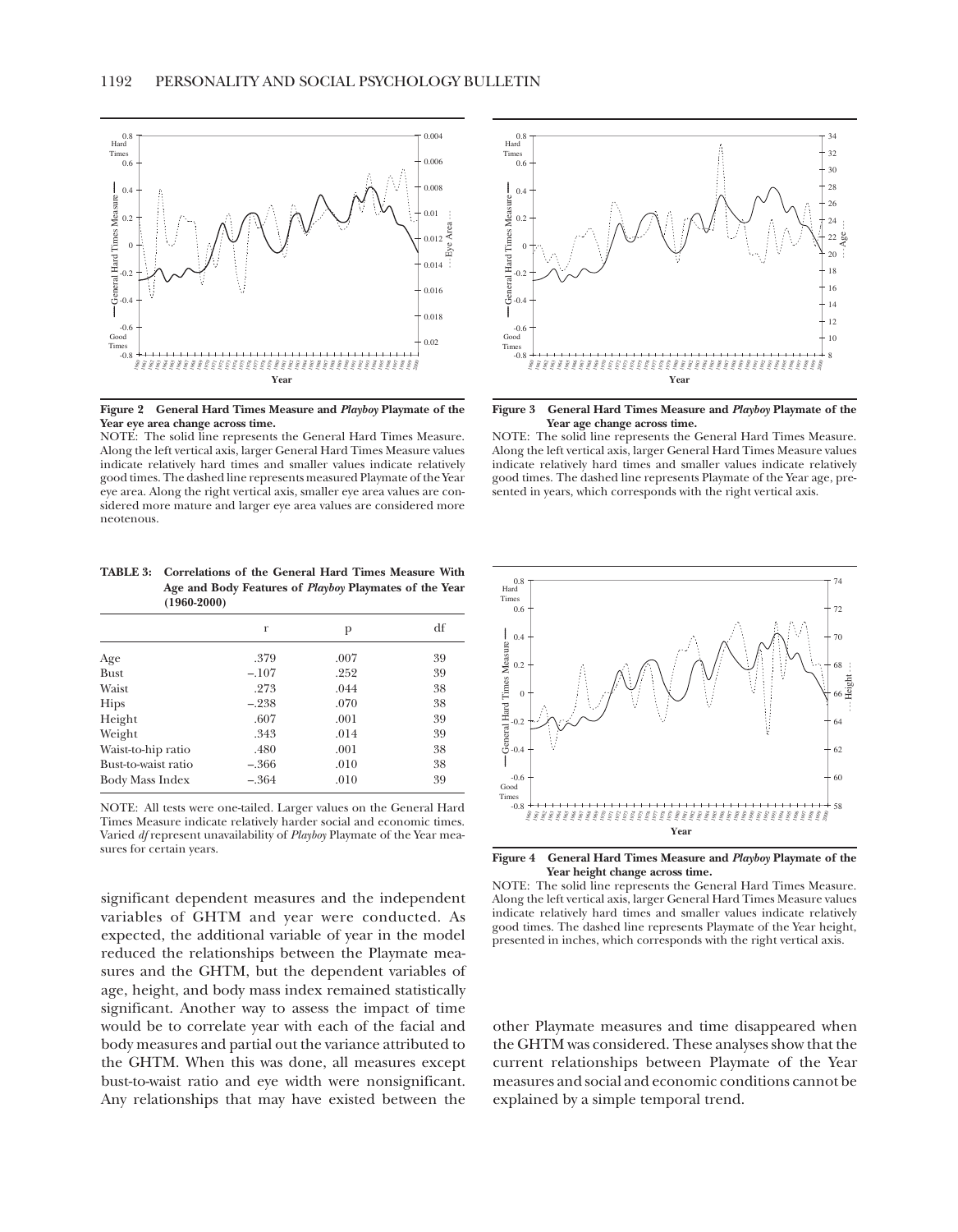In addition, the GHTM was lagged for 1 and 2 years and the relationship between these delayed statistics and Playmate of the Year features was assessed. Results were not stronger than the original outcomes in either case.

## DISCUSSION

Consistent with the Environmental Security Hypothesis predictions, when social and economic conditions were difficult, older, heavier, taller *Playboy* Playmates of the Year with larger waists, smaller eyes, larger waist-tohip ratios, smaller bust-to-waist ratios, and smaller body mass index values were selected. Conversely, as indicated with the prescribed correlations, as social and economic conditions improved, younger, lighter, shorter *Playboy* Playmates of the Year with smaller waists, larger eyes, smaller waist-to-hip ratios, larger bust-to-waist ratios, and larger body mass index values were preferred. Mature features and a more tubular body shape were preferred to a relatively greater extent when times were bad and neotenous features and a more curvaceousness body type were preferred when times were good.

Although there was overall support for the Environmental Security Hypothesis predictions, Playmate of the Year chin size and facial thinness did not follow the predicted pattern of relating positively with hard social and economic conditions. The measures of facial thinness, chin length, chin width, and chin area showed no relationship with the General Hard Times Measure, whereas the eye measures were significantly negatively related to social and economic hard times. One way to explain this discrepancy may lie in the weighted importance of body features over facial features for this particular sample. Nude models are selected for their beauty, but the significance of physical attractiveness may be connected more with body features than facial features for *Playboy* centerfolds. Having a strong chin or a thin face may be of smaller consequence for Playmates, whereas body features, such as height and fat distribution, may be of larger consequence in determining attractiveness. In contrast, movie actresses may rely more on facial appearance than body appearance for their profession, hence the connection of eye size, chin size, and facial thinness with social and economic conditions in the actress sample (Pettijohn & Tesser, 1999). In addition, research findings concerning eye size differences and attributions have yielded robust findings in the arena of facial feature investigations, whereas other facial features have been more variable (see Zebrowitz, 1997).

Although relationships between feature measurements and the state of the social and economic environment were exposed, the range of facial and body measurement values was somewhat restricted. For example, the statement that taller and older Playmates of the Year were selected in social and economic bad times must be

taken in context. The tallest Playmate in the sample was 71 in. tall, the shortest was 62 in., and the oldest Playmate in the sample was 33 years old, the youngest was 18. Certainly, these values do not represent extremes. Furthermore, according to the National Center for Chronic Disease Prevention and Health Promotion (www.cdc.gov/ nccdphp/dnpa/bmi), when considering body mass index (BMI), 19 of the 41 Playmates of the Year would be classified as underweight (below 18.5) and the remaining 22 would be classified as average (18.5-24.9). None fell into the overweight or obese categories and the average BMI of all Playmates of the Year was slightly above the minimum to be placed into the normal category. Therefore, these results may only be generalized to nonobese female populations (see Singh, 1993).

Of interest, recent research has found that underweight female figures were rated as more attractive than normal weight or overweight figures, and figures with a high waist-to-hip ratio (.86) were considered more attractive than the figures with a low waist-to-hip ratio across all weight conditions (Puhl & Boland, 2001). These findings run counter to Singh's (1993) original results and a follow-up (Singh & Young, 1995) showing that larger body size, waist-to-hip ratio, and hips also made women appear older and less desirable. Tassinary and Hansen (1998) also show that waist size, hip size, and weight can be varied to produce differences in waist-tohip ratio judgments of attractiveness. These recent findings suggest that preferences may have stronger sociocultural influences that depend less on evolution and that these ideals may change. Perhaps the samples, which were tested at different times and in different locations, experienced differences in environmental security that could partially explain this discrepancy. Within an average range of body shapes and weights, larger waist-to-hip ratios may be preferred to a relatively greater extent when environmental security is high compared to uncertain conditions. This possibility warrants future investigation.

Although correlational in nature, these results suggest that environmental security may influence perceptions and preferences for Playmates with certain body and facial features. We recognize the limitations of using the *Playboy* Playmate of the Year competition as a source of preferences for female attractiveness over time. *Playboy* is in business to sell magazines. They would not be able to sell magazines if they featured unattractive women who were not desirable to their subscribers. Therefore, it is in the company's best interest to know what the public wants in order to be successful. Some have speculated that model photos are airbrushed and "corrected" in editing. To the extent that any alterations are made, we would argue that they would be in the direction of the current societal trends. Furthermore, if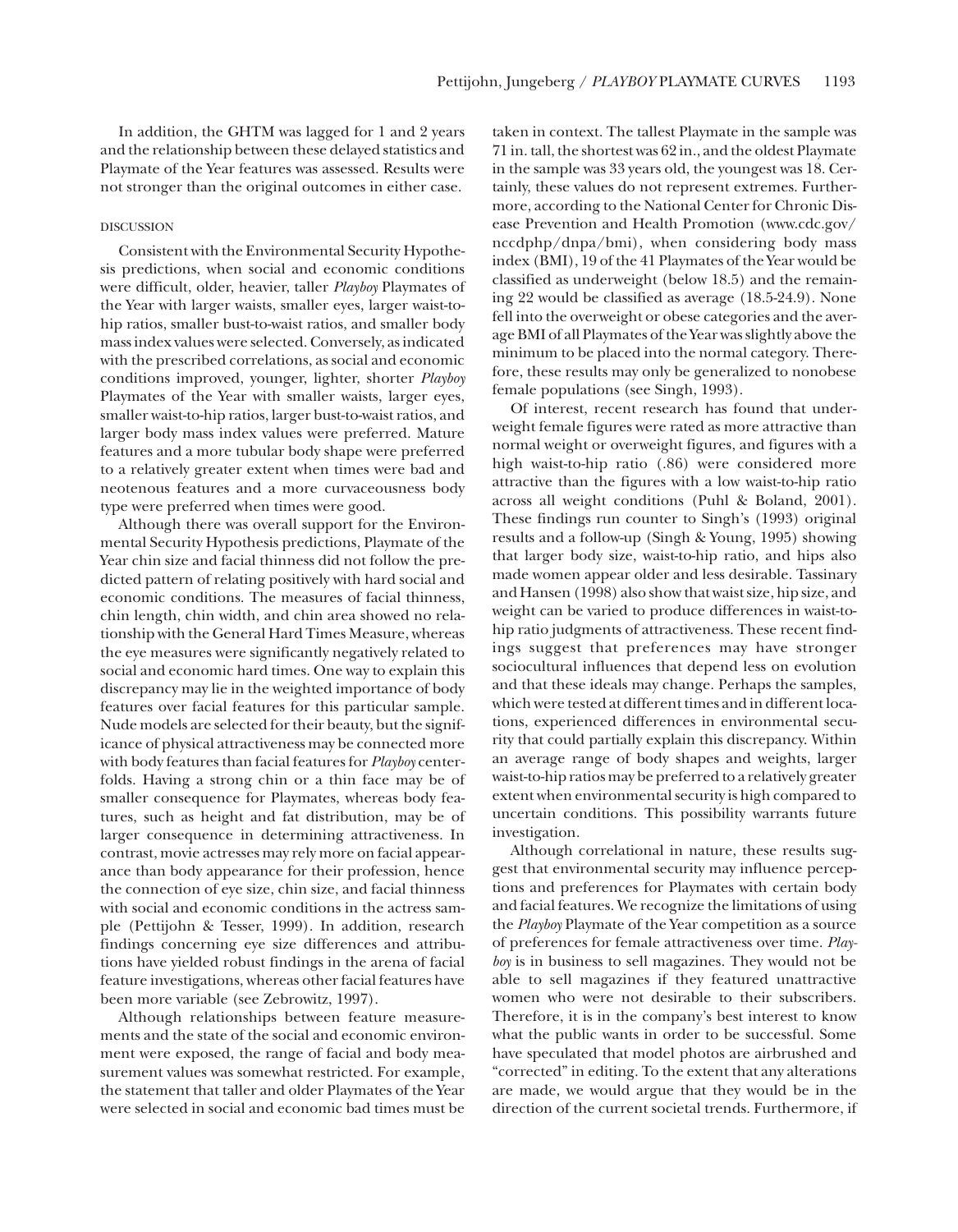images are always corrected in the same fashion, this practice could not account for the current pattern of changing preferences with social and economic conditions. Does *Playboy* mirror American culture? We believe so, and the editors of *Playboy* magazine certainly think so. According to Hugh Hefner, "No other magazine and no other images more dramatically reflect the cultural changes that America has been through during the last half of the 20th century" (*The Playmate Book*, 1996, p. 13).

We also recognize the limitations of using the GHTM as an indicator of social and economic conditions in America over time. The GHTM is a gross, societal indicator that is not sensitive to all social and economic threat. As noted earlier, events such as assassinations of important political and social leaders and acts of violence in the United States, such as September 11, 2001, may not be captured in the current measure. The GHTM also does not allow for a precise assessment of how particular groups (i.e., men) or individuals themselves are influenced by the social and economic conditions. Future experimental work may correct these limitations. However, the GHTM includes many of the components cited in previous archival research on societal threat (i.e., Doty, Peterson, & Winter, 1991; McCann, 1991; Sales, 1972, 1973), such as unemployment, consumer price index, suicide, homicide, and divorce, and provides a nice consistency of methodology in which to make comparisons to American actresses (Pettijohn & Tesser, 1999). In other archival investigations, societal measures of threat in America have been related to powerful and charismatic presidential candidate preferences (McCann, 1991, 1997; McCann & Stewin, 1987), authoritarian church affiliation, attack dog preference, strong literary character personality, prevalence of violent sporting events (Doty et al., 1991; Sales, 1972, 1973), mature facial feature preferences in popular American actresses (Pettijohn & Tesser, 1999), and even television viewing preferences for meaningful content (McIntosh, Schwegler, & Terry-Murray, 2000). These outcomes are in line with the current findings involving *Playboy* Playmates of the Year. Our likes and dislikes are indeed influenced by environmental conditions and perceptions of threat.

Culture also may influence preferences for attraction in female facial and body features. Anderson et al. (1992) suggest that attitudes toward female fatness across cultures are influenced by availability of food, climate, social dominance of women, and women's value in the workplace. The current study investigated American preferences, and cross-cultural replications would certainly strengthen our findings. In addition, it should be noted that the Playmates of the Year were predominately of Anglo-American and of European decent. Although

monthly Playmates from many cultural and racial backgrounds have been featured in *Playboy*, only one Playmate of the Year has been African American (1990: Rene Tenison). Considering the lack of diversity in the Playmate of the Year, it is important to consider the implications for preferences between and within different races. For example, research has shown that U.S. African American men prefer larger African American female body types compared to Anglo-American men's preferences for smaller Anglo-American female body types (Jackson & McGill, 1996; Rosenfeld, Stewart, Stinnett, & Jackson, 1999). This research suggests a racespecific prototype of body attractiveness to help explain cultural differences and regional variations within cultures. If a particular race is exposed to a greater social and economic threat than another race, this threat may influence preferences in the manner suggested in the current Environmental Security Hypothesis.

Although relationships were reported in the current study, we do not account for all of the variance in selections and recognize that other factors certainly influence preferences for *Playboy* Playmate of the Year. Besides those mentioned previously, model leg length, hair color, and the presence of a tan (Broadstock, Borland, & Gason, 1992) may influence perceived attractiveness as well. As noted in the commentaries to Voracek and Fisher's (2002) study on temporal changes of Playmate body measures, geographical and historical variation in body size are important considerations (McQueen, 2003) and the media is not the only influence on body image changes (Boynton, 2003). Complex social factors, evolutionary forces, and learning are central to determining body shape and size preferences.

The results of the current investigation provide additional support for the Environmental Security Hypothesis and extend support from facial feature preferences to include body feature preferences. These findings are intriguing and suggest our preferences are shaped by our environmental perceptions of security. Additional work considering how personality preferences are influenced by environmental security may be useful. Alternative replications in various cultures or using different samples, such as models, beauty contestants, or other highly visible representations of societal preferences of attraction, would increase reliability of these findings. But perhaps the most essential line of future research includes experimental manipulations of facial and body features presented under varying degrees of environmental threat. Some initial work has been done in this area (Pettijohn & Tesser, 2004), but additional studies are necessary to determine under what conditions facial and body preferences hold true to predictions and how the mind perceives beauty under different circumstances.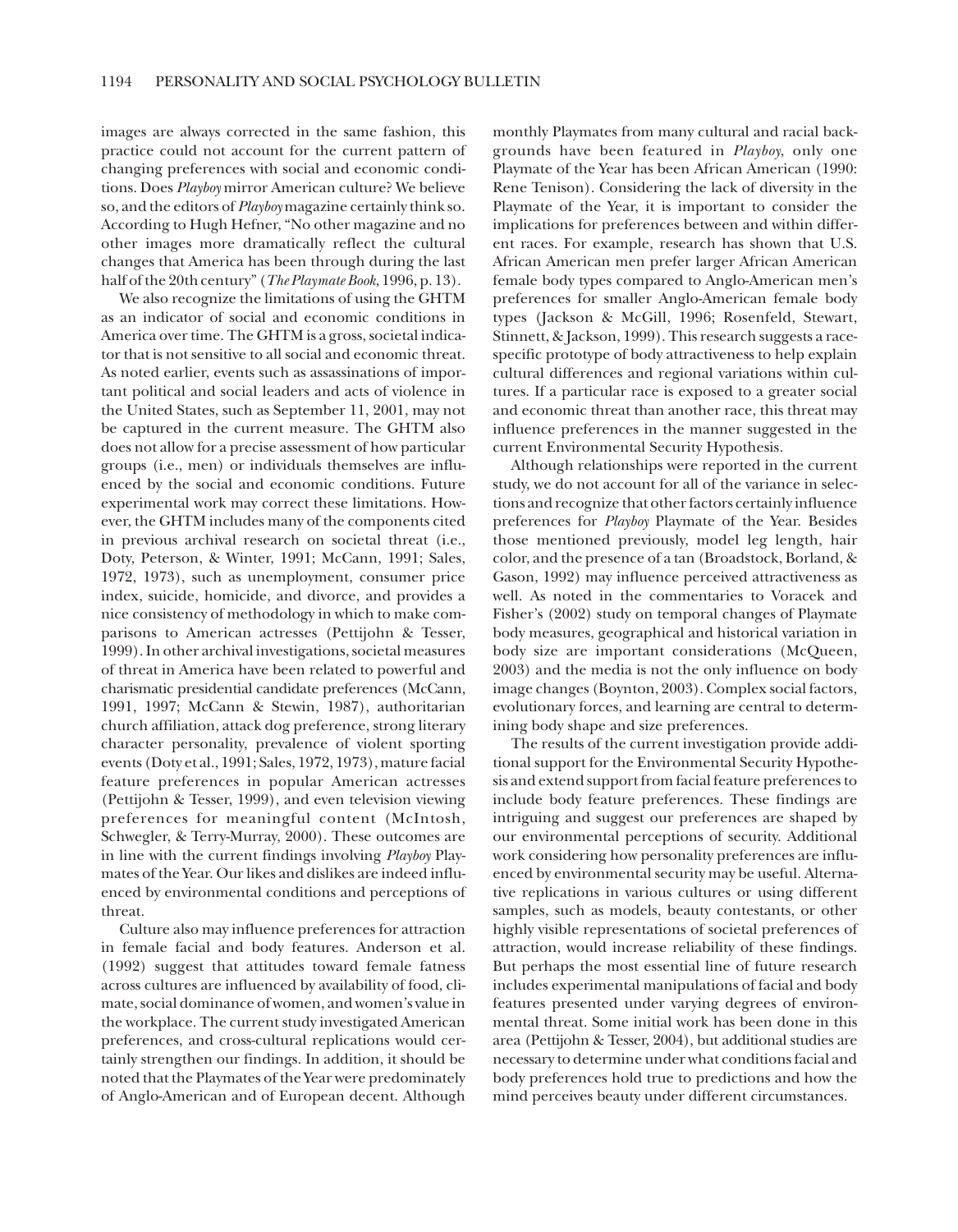| Year | Name                       | Age    | <b>Bust</b> | Waist    | Hips     | Height | Weight |
|------|----------------------------|--------|-------------|----------|----------|--------|--------|
| 1960 | Ellen Stratton             | 20     | 35          | 20       | 35       | 64     | 110    |
| 1961 | Linda Gamble               | 21     | 38          | 27       | 37       | 64     | 112    |
| 1962 | Christa Speck              | 19     | 38          | 22       | 36       | 65     | 122    |
| 1963 | June Cochran               | 20     | 36          | 20       | 34       | 62     | 102    |
| 1964 | Donna Michelle             | 18     | 38          | 22       | 37       | 64     | 118    |
| 1965 | <b>Jo Collins</b>          | 19     | 36          | 24       | 36       | 64     | 112    |
| 1966 | <b>Allison Parks</b>       | 22     | 36          | 24       | 36       | 65     | 117    |
| 1967 | Lisa Baker                 | 22     | 35          | 23       | 35       | 68     | 132    |
| 1968 | Angela Dorian              | 23     | 36          | 21       | 35       | 65     | 109    |
| 1969 | Connie Kreski              | 21     | 35          | 23       | 36       | 65     | 118    |
| 1970 | Claudia Jennings           | 19     | 35          | 23       | 36       | 66     | 115    |
| 1971 | Sharon Clark               | 26     | 35          | 24       | 36       | 66     | 115    |
| 1972 | Liv Lindeland              | 25     | 36          | 23       | 34       | 67     | 108    |
| 1973 | Marilyn Cole               | 22     | 36          | 24       | 35       | 68     | 119    |
| 1974 | Cyndi Wood                 | 22     | 34          | 22       | 34       | 65     | 103    |
| 1975 | Marilyn Lange              | 22     | 39          | $\equiv$ | $\equiv$ | 67     | 130    |
| 1976 | Lillian Müller             | $23\,$ | 36          | 24       | 35       | 68     | 125    |
| 1977 | Patti McGuire              | 25     | 35          | 23       | 35       | 65     | 115    |
| 1978 | Debra Jo Fondren           | 22     | 35          | 24       | 36       | 64     | 114    |
| 1979 | Monique St. Pierre         | 25     | 36          | 26       | 36       | 67     | 117    |
| 1980 | Dorothy Stratten           | 19     | 36          | 24       | 36       | 69     | 123    |
| 1981 | <b>Terri Welles</b>        | 24     | 36          | 24       | 36       | 69     | 120    |
| 1982 | Shannon Lee Tweed          | 24     | 36          | 25       | 36       | 70     | 128    |
| 1983 | Marianne Gravatte          | 23     | 34          | 21       | 32       | 68     | 105    |
| 1984 | Barbara Edwards            | 23     | 35          | 23       | 34       | 65     | 105    |
| 1985 | Karen Velez                | 23     | 37          | 23       | 35       | 67     | 118    |
| 1986 | Kathy Shower               | 33     | 35          | 24       | 35       | 69     | 122    |
| 1987 | Donna Edmondson            | 22     | 36          | 23       | 35       | 70     | 127    |
| 1988 | India Allen                | 22     | 35          | 24       | 34       | 71     | 127    |
| 1989 | <b>Kimberley Conrad</b>    | 24     | 36          | 24       | 36       | 69     | 122    |
| 1990 | Reneé Tenison              | 20     | 36          | 23       | 32       | 66     | 112    |
| 1991 | Lisa Matthews              | 20     | 37          | 24       | 36       | 69     | 120    |
| 1992 | Corinna Harney             | 19     | 34          | 22       | 34       | 63     | 105    |
| 1993 | Vickie (Anna Nicole) Smith | 24     | 36          | 26       | 38       | 71     | 140    |
| 1994 | Jenny McCarthy             | 20     | 38          | 24       | 34       | 67     | 120    |
| 1995 | Julie Lynn Cialini         | 23     | 34          | 24       | 35       | 71     | 126    |
| 1996 | <b>Stacy Sanches</b>       | 21     | 34          | 24       | 36       | 70     | 130    |
| 1997 | Victoria Silvstedt         | 22     | 36          | 25       | 37       | 71     | 139    |
| 1998 | Karen McDougal             | 26     | 34          | 24       | 34       | 68     | 125    |
| 1999 | Heather Kozar              | 21     | 36          | 24       | 35       | 68     | 117    |
| 2000 | Jodi Ann Paterson          | 24     | 32          | 23       | 34.5     | 65     | 112    |

*APPENDIX Playboy* **Playmate of the Year Individual Descriptive Statistics 1960-2000**

## **NOTES**

1. As noted in the Introduction, previous investigations of beauty across time have considered all 12 *Playboy* Playmates of the Month within each year as their sample, not only the *Playboy* Playmate of the Year. We decided to focus on the results of the Playmate of the Year competition in which a single model is determined to represent public preference more so than any of the other individual models within a year and more than the combined measurements of all models within a given year. Using a combination of all Playmate of the Month measurements within a year suggests that all models are preferred to the same extent, but the Playmate of the Year competition and other indicators would suggest otherwise. In addition, a single representation for each year allows for the consideration of a tangible example as opposed to a vague collection of averaged statistics. Therefore, the results of the Playmate of the Year competition was determined to be the best indicator of body, face, and age preferences for female models in the current investigation.

2. Results of the Annual *Playboy* Playmate of the Year contest and photographs of the models were found at www.playboy.com, *The Playmate Book: Five Decades of Centerfolds* (1996), *The Playboy Book: The Complete Pictorial History* (1994), and various issues of *Playboy* magazine.

3. There is the possibility that reported measurements were not entirely accurate, but these values were most likely distorted in the direction of the body ideal of the times.

4. Waist and hip measurements were not provided for Marilyn Lange (Playmate of the Year 1975). Metric body measurement data was originally published for Victoria Silvstedt (Playmate of the Year 1997), but centimeters and kilograms were converted to inches and pounds to maintain consistency in the current investigation.

5. Eye height was the distance from the top to bottom of the visible eye at pupil center divided by the length of the face. Eye width was the distance between corners of the visible eye divided by the width of the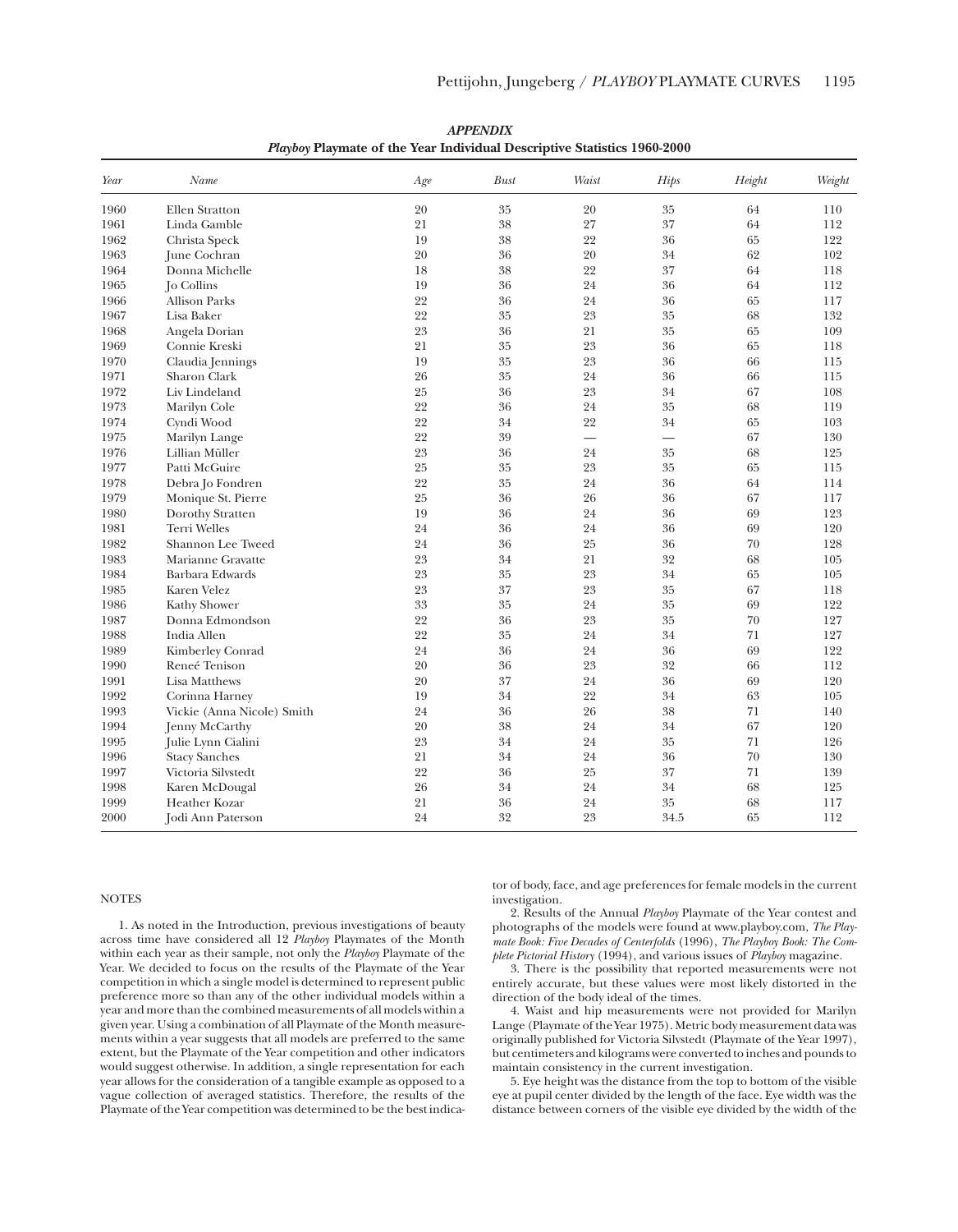face at the cheekbones. Eye area was calculated as the product of the eye height ratio and the eye width ratio. Chin length was the distance from the top of the lower lip to the bottom of the chin divided by the length of the face. Chin width was the width of the face at the jaw measured at the middle of the chin height, divided by the length of the face. Chin area was calculated as the product of the chin length ratio and the chin width ratio. Cheek thinness was the inner corner where the lips meet to the outer edge of the cheek divided by the length of the face. Cunningham, Roberts, Barbee, Druen, and Wu (1995) provide options for additional facial measurements, but these other areas of the face were not the focus of the current investigation. Please see Cunningham's previous research for additional information regarding facialmetric assessment.

6. Unemployment rate was recorded as the percentage of the workforce unemployed. Disposable personal income was recorded as the annual percentage change in the per capita dollar amount of disposable personal income. Consumer price index was recorded as the annual percentage change in consumer price index, or inflation. Death rate was recorded as the number of deaths per 1,000 of the population. Birth rate was recorded as the number of births per 1,000 of the population. Marriage rate was recorded as the number of marriages per 1,000 of the population. Divorce rate was recorded as the number of divorces per 1,000 of the population. Suicide rate was recorded as the number of suicides per 100,000 of the population. Homicide rate was recorded as the number of homicides per 100,000 of the population. Data were taken from *Statistical Abstract of the United States* (U.S. Bureau of Census, 1977-2001), *Historical Statistics of the United States: Colonial Times to 1970* (U.S. Bureau of Census, 1975), *International Historical Statistics: The Americas 1750-1988* (Mitchell, 1993), *Information Please Almanac* (1993-1996), the *World Almanac and Book of Facts* (1993- 1996), and the U.S. Department of Health and Human Services, Centers for Disease Control and Prevention, National Center for Health Statistics (http://www.cdc.gov/nchs).

## REFERENCES

- Adams, G. R. (1980). Social psychology of beauty: Effects of age, height, and weight on self-reported personality traits and social behavior. *Journal of Social Psychology*, *112*, 287-293.
- Anderson, J. L., Crawford, C. B., Nadeau, J., & Lindberg, T. (1992). Was the Duchess of Windsor right? A cross-cultural review of the socioecology of ideals of female body shape. *Ethology & Sociobiology*, *13*, 197-227.
- Barber, N. (1998a). Secular changes in standards of bodily attractiveness in American women: Different masculine and feminine ideals. *Journal of Psychology*, *132*, 87-94.
- Barber, N. (1998b). The slender ideal and eating disorders: An interdisciplinary "telescope" model. *International Journal of Eating Disorders*, *23*, 294-307.
- Barber, N. (1999). Women's dress fashions as a function of reproductive strategy. *Sex Roles*, *40*, 459-471.
- Berry, D. S., & McArthur, L. Z. (1985). Some components and consequences of a babyface. *Journal of Personality and Social Psychology*, *48*, 312-323.
- Boynton, P. M. (2003). "Shapely centerfolds? Temporal change in body measures: Trend analysis": Comment. *BMJ: British Medical Journal*, *326*, 823.
- Boyson, A. R., Pryor, B., & Butler, J. (1999). Height as power in women. *North American Journal of Psychology*, *1*, 109-114.
- Broadstock, M., Borland, R., & Gason, R. (1992). Effects of suntan on judgements of healthiness and attractiveness by adolescents. *Journal of Applied Social Psychology*, *22*, 157-172.
- Brownlow, S. (1992). Seeing is believing: Facial appearance, credibility, and attitude change. *Journal of Nonverbal Behavior*, *16*, 101-115.
- Brownlow, S., & Zebrowitz, L. A. (1990). Facial appearance, gender, and credibility in television commercials. *Journal of Nonverbal Behavior*, *14*, 51-60.
- Buss, D. M. (1989). Sex differences in human mate preferences: Evolutionary hypotheses tested in 37 cultures. *Behavior and Brain Sciences*, *12*, 1-49.
- Buss, D. M. (1994). *The evolution of desire: Strategies of human mating*. New York: Basic Books.
- Buss, D. M., & Barnes, M. L. (1986). Preferences in human mate selection. *Journal of Personality and Social Psychology*, *50*, 559-570.
- Cherulnik, P. D., Turns, L. C., & Wilderman, S. K. (1990). Physical appearance and leadership: Exploring the role of appearancebased attribution in leader emergence. *Journal of Applied Social Psychology*, *20*, 1530-1539.
- Cunningham, M. R. (1986). Measuring the physical in physical attractiveness: Quasi-experiments on the sociobiology of female facial beauty. *Journal of Personality and Social Psychology*, *50*, 925-935.
- Cunningham, M. R., Barbee, A. P., & Pike, C. L. (1990). What do women want? Facialmetric assessment of multiple motives in the perception of male facial physical attractiveness. *Journal of Personality and Social Psychology*, *56*, 61-72.
- Cunningham, M. R., Roberts, A. R., Barbee, A. P., Druen, P. B., & Wu, C. (1995). "Their ideas of beauty are, on the whole, the same as ours": Consistency and variability in the cross-cultural perception of female physical attractiveness. *Journal of Personality and Social Psychology*, *68*, 261-279.
- Doty, R. M., Peterson, B. E., & Winter, D. G. (1991). Threat and authoritarianism in the United States, 1978-1987. *Journal of Personality and Social Psychology*, *61*, 629-640.
- Enquist, M., & Ghirlanda, S. (1998). The secrets of faces. *Nature*, *394*, 826-827.
- Fink, B., & Penton-Voak, I. (2002). Evolutionary psychology of facial attractiveness. *Current Directions in Psychological Science*, *11*, 154- 158.
- Furnham, A., Hester, C., & Weir, C. (1990). Sex differences in the preferences for specific female body shapes. *Sex Roles*, *22*, 743-754.
- Garner, D. M., Garfinkel, P. E., Schwartz, D., & Thompson, M. (1980). Cultural expectations of thinness in women. *Psychological Reports*, *47*, 483-491.
- Henss, R. (1991). Perceiving age and attractiveness in facial photographs. *Journal of Applied Social Psychology*, *21*, 933-946.
- *Information Please Almanac*. (1993-1996). New York: Doubleday.
- Jackson, L. A., & McGill, O. D. (1996). Body type and body characteristics associated with attractive and unattractive bodies by African Americans and Anglo Americans. *Sex Roles*, *35*, 295-307.
- Jones, D. (1995). Sexual selection, physical attractiveness, and facial neoteny: Cross-cultural evidence and implications. *Current Anthropology*, *36*, 723-748.
- Keating, C. F. (1985). Gender and the physiognomy of dominance and attractiveness. *Social Psychology Quarterly*, *48*, 61-70.
- Keating, C. F., & Doyle, J. (2002). The faces of desirable mates and dates contain mixed social status cues. *Journal of Experimental Social Psychology*, *38*, 414-424.
- Keating, C. F., Mazur, A., & Segall, M. H. (1981). A cross-cultural exploration of physiognomic traits of dominance and happiness. *Ethology and Sociobiology*, *2*, 41-48.
- Mabry, M. A. (1971). *The relationship between fluctuations in hemlines and stock market average from 1921-1971*. Unpublished master's thesis, University of Tennessee, Knoxville.
- Mazur, A. (1986). U.S. trends in feminine beauty and overadaptation. *Journal of Sex Research*, *22*, 281-303.
- McArthur, L. Z., & Baron, R. M. (1983). Toward an ecological theory of social perception. *Psychological Review*, *90*, 215-238.
- McCann, S. J. (1991). Threat, authoritarianism, and the power of U.S.: New threat and power measures. *Journal of Psychology*, *125*, 237-240.
- McCann, S. J. (1997). Threatening times and the election of charismatic U.S. Presidents: With and without FDR. *Journal of Psychology*, *131*, 393-400.
- McCann, S. J., & Stewin, L. L. (1987). Threat, authoritarianism, and the power of U.S. presidents. *Journal of Psychology*, *121*, 149-157.
- McIntosh, W. D., Schwegler, A. F., & Terry-Murray, R. M. (2000). Threat and television viewing in the United States, 1960-1990. *Media Psychology*, *2*, 35-46.
- McQueen, D. (2003). "Shapely centerfolds? Temporal change in body measures: Trend analysis": Comment. *BMJ: British Medical Journal*, *326*, 823.
- Melamed, T. (1992). Personality correlated of physical height. *Personality and Individual Differences*, *13*, 1349-1350.